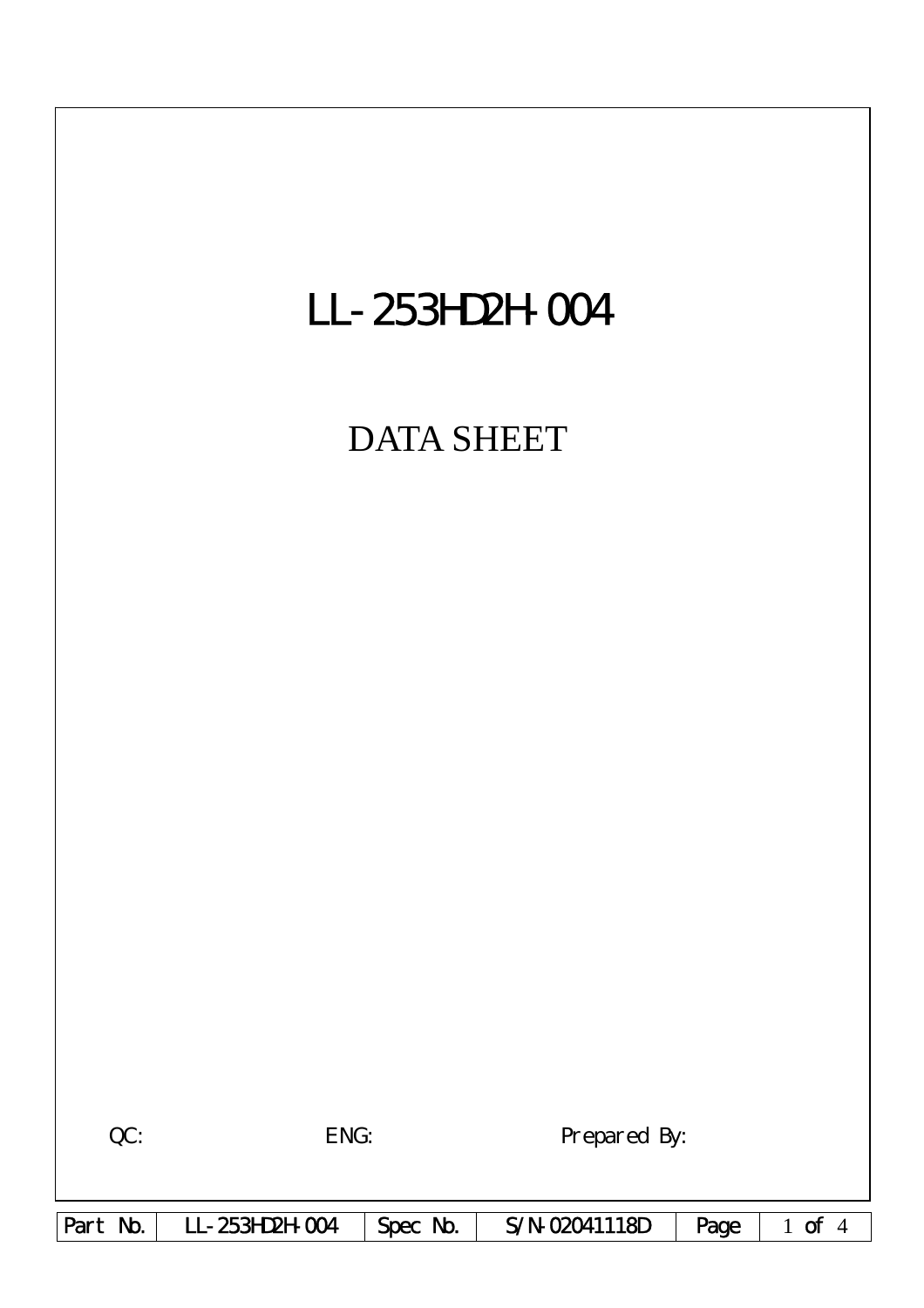## **Features**

- ♦ 2x5mm rectangular package
- ♦ Wide viewing angle
- General purpose leads
- ♦ Reliable and rugged

# **Package Dimension:**



| Part NO.       | <b>Chip Material</b> | Lens Color          | Source Color |
|----------------|----------------------|---------------------|--------------|
| LL-253HD2H-004 | GaP                  | <b>Red Diffused</b> | Red          |

#### **Notes:**

- 1. All dimensions are in millimeters (inches).
- 2. Tolerance is ±0.25(.010")mm unless otherwise noted.
- 3. Protruded resin under flange is 1.0mm(.04") max
- 4. Lead spacing is measured where the leads emerge from the package.
- **5.** Specifications are subject to change without notice.
- **6.** This data-sheet only valid for six months.

```
Part No. | LL-253HD2H-004 | Spec No. | S/N-02041118D | Page | 2 of 4
```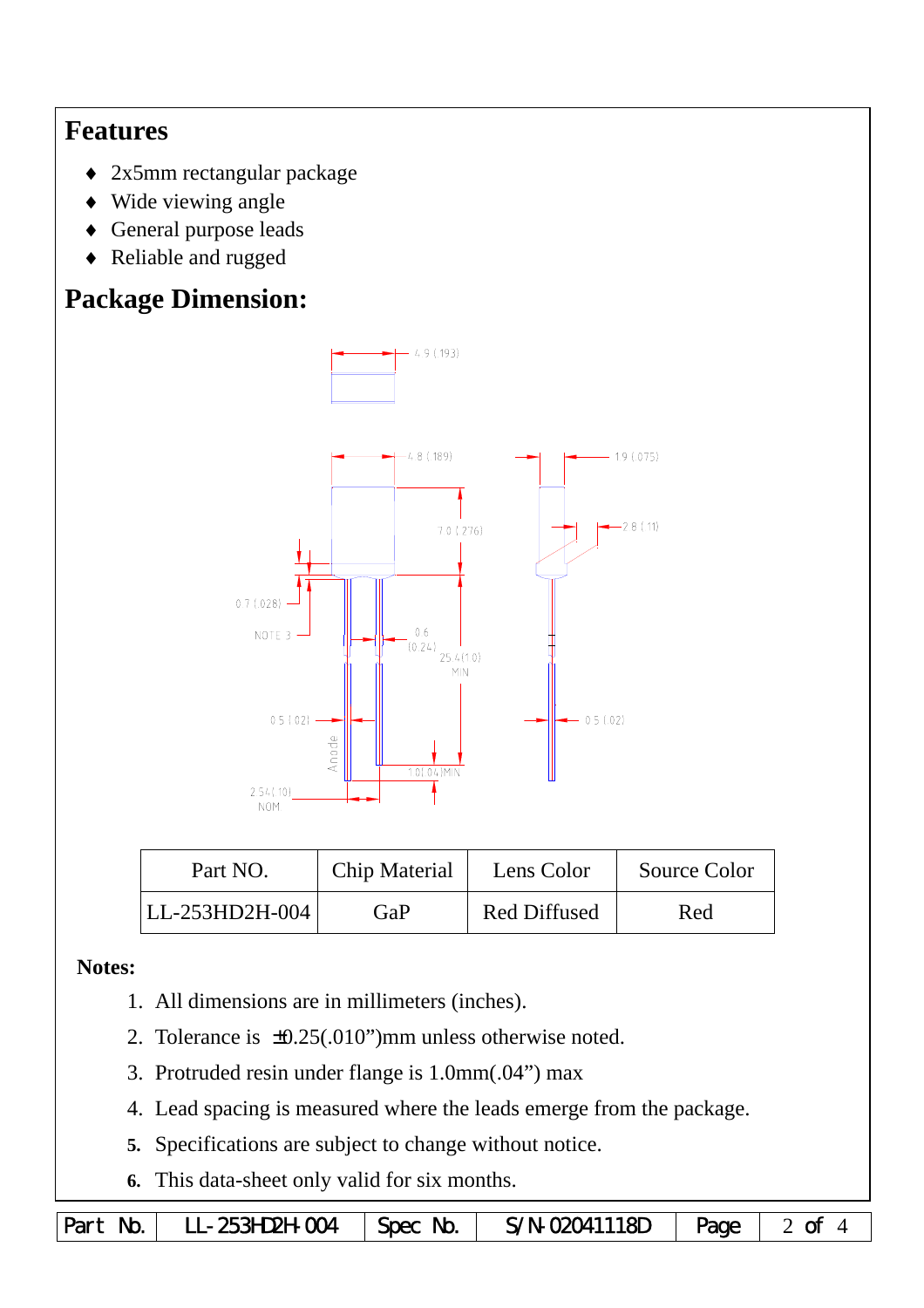| <b>Absolute Maximum Ratings at Ta=25</b> |  |
|------------------------------------------|--|
|                                          |  |

| Parameter                                                    | MAX.                  | Uni t      |  |
|--------------------------------------------------------------|-----------------------|------------|--|
| Pover Dissipation                                            | 100                   | mW         |  |
| Peak Forward Current<br>(1/10 Duty Cycle, 0.1ms Pulse Width) | 100                   | mA         |  |
| Continuous Forward Current                                   | 50                    | mA         |  |
| Derating Linear From 50                                      | Q.4                   | $m\lambda$ |  |
| Reverse Vol tage                                             | 5                     | V          |  |
| Operating Temperature Range                                  | to $+80$<br>- 40      |            |  |
| Storage Temperature Range                                    | $-40$ to $+80$        |            |  |
| Lead Sol dering Temperature<br>4nm(. 157") From Body         | for 5 Seconds<br>260. |            |  |

### **Electrical Optical Characteristics at Ta=25**℃

| Parameter                   | Symbol       | Mn. | Typ.  | Max. | Uni t | Test Condition       |
|-----------------------------|--------------|-----|-------|------|-------|----------------------|
| Luminous Intensity          | l v          | 0.3 | 1     | 2    | mcd   | $I = 20$ mA (Note 1) |
| Vi ewing Angl e             | 2<br>1/2     | 135 | 145   | 155  | Deg   | (Note 2)             |
| Peak Emission Vavelength    | $\mathbf{p}$ | 695 | 700   | 705  | nm    | $I_F = 20$ mA        |
| Dominant Wavelength         | d            | 630 | 635   | 640  | nm    | $I = 20mA$ (Note 3)  |
| Line Half-Width<br>Spectral |              | 85  | 90    | 95   | nm    | $I_F = 20$ mA        |
| Forward Voltage             | $V_F$        | 1.8 | 2 3 5 | 28   | V     | $I = 20mA$           |
| Reverse Current             | $\mathsf{R}$ |     |       | 100  | μA    | $V_R = 5V$           |

#### Note:

- 1.Luminous intensity is measured with a light sensor and filter combination that approximates the CIE eye-response curve.
- $2 1/2$  is the off-axis angle at which the luminous intensity is half the axial luminous i ntensity.
- 3.The dominant wavelength ( d)is derived from the CIE chromaticity diagram and represents the single wavelength which defines the color of the device.

Part No. | LL-253HD2H-004 | Spec No. | S/N-02041118D | Page | 3 of 4